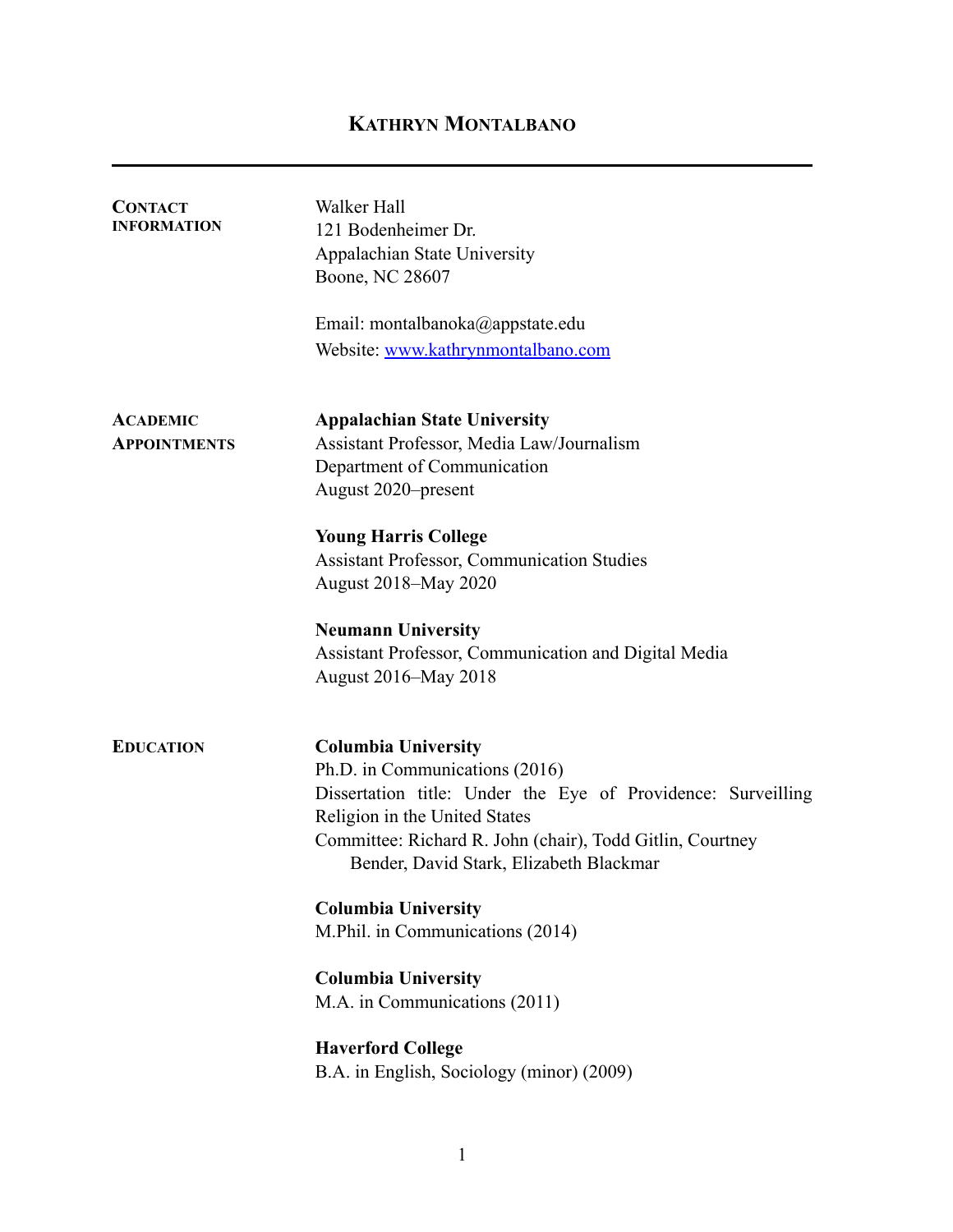#### **PUBLICATIONS Book**

Montalbano, K. (2018). *Government surveillance of religious expression: Mormons, Quakers, and Muslims in the United States*. New York, NY: Routledge.

### **Journal Articles & Book Chapters**

- Perreault, G., & **Montalbano, K.** (2022). Covering religion: Field insurgency in U.S. religion reporting. *Journalism.* DOI: 10.1177/14648849211073220
- Montalbano, K. (2021). "Yakety yak: Don't talk back": An autopsy of anonymity gone awry. *Internet Histories*. DOI: https://doi.org/10.1080/24701475.2021.2020470
- Montalbano, K. (2021). Preventing yellow jack and yellow journalism: The tensions in Mississippi Valley news coverage of the 1878 yellow fever epidemic. *Journalism History*. DOI: https://doi.org/ 10.1080/00947679.2021.1988273
- Montalbano, K. (2019). The FBI and the AFSC: Surveilling United States religious expression in the Cold War era. In R. Heynen and E. van der Meulen (Eds.), *Making surveillance states: Transnational histories* (pp. 238-260). Toronto, Canada: University of Toronto Press.
- Montalbano, K. (2019). Islamophobia in reactionary news: Radicalizing Christianity in the United States. *Open Library of Humanities, 5*(1): 61, 1-49. DOI: https:// doi.org/10.16995/olh.473
- Montalbano, K. (2018). Net neutrality, the Fairness Doctrine, and the NRB: The tension between United States religious expression and media regulation. *Media and Communication, 6*(1), 5-12.
- Montalbano, K. (2015). Misunderstanding the Mongols: Intercultural communication in three thirteenth-century Franciscan travel accounts. *Information & Culture: A Journal of History, 50*(4), 588-610.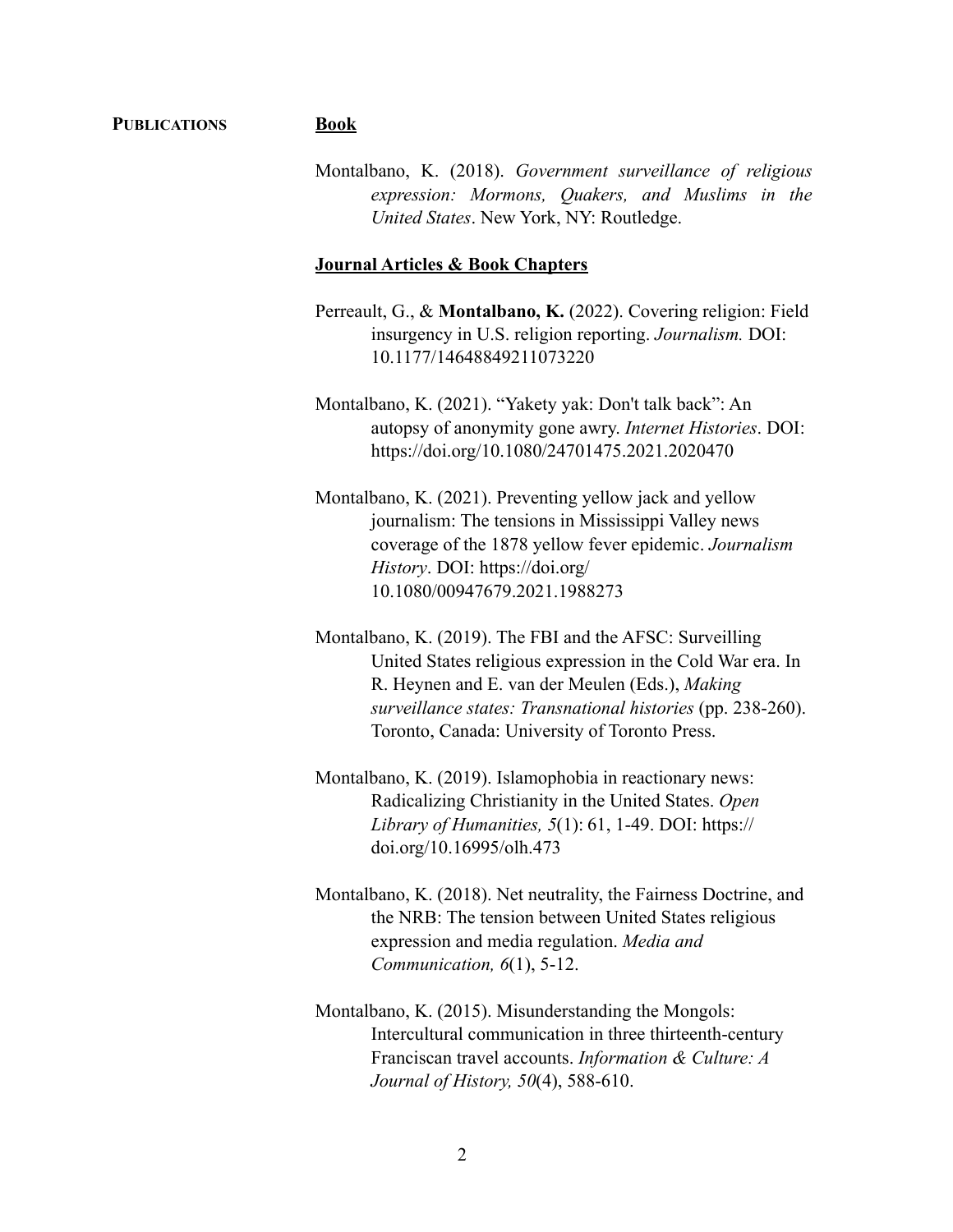#### **Book Review**

| Montalbano, K. (June 2021). [Review of The Routledge handbook] |
|----------------------------------------------------------------|
| of religion and journalism, edited by Radde-Antweiler and      |
| X. Zeiler]. Journal of the American Academy of Religion.       |

#### **Manuscripts Under Review or In Development**

- Montalbano, K. (under review). Covering religion on the "Big Three" networks (1968-1979): "And that's the way it is."
- **Montalbano, K.**, & Perreault, G. (under review). Resisting Protestant hegemony: Privileging coverage in religion reporting.
- Montalbano, K. (under review). Reimagining Section 230 of the Communications Decency Act: A Hierarchical and Heterarchical Cross-Examination.
- Montalbano, K. (in development). *Regulating distribution*: *The history of U.S. speech protections from the post office to the Internet*.

**AWARDS**

Most Helpful Faculty and Staff award, Appalachian State, 2021-2022.

2nd place Faculty Paper award (RMIG) with Perreault, G.,*"*From Lifestyle Journalism to General News: Field Theory in the Hard News Turn of Religion Reporting," AEJMC 2021.

#### **CONFERENCE PRESENTATIONS**

- 2022 "Shielding Safe Spaces: Governmental and Public Perspectives on Section 230," Media Law and Policy Scholars Conference (MLPSC), online, 13-14 January.
	- "Yakety Yak, Don't Talk Back': Moderation on Anonymous Platforms," AoIR, "Independence," Philadelphia, 13–16 October.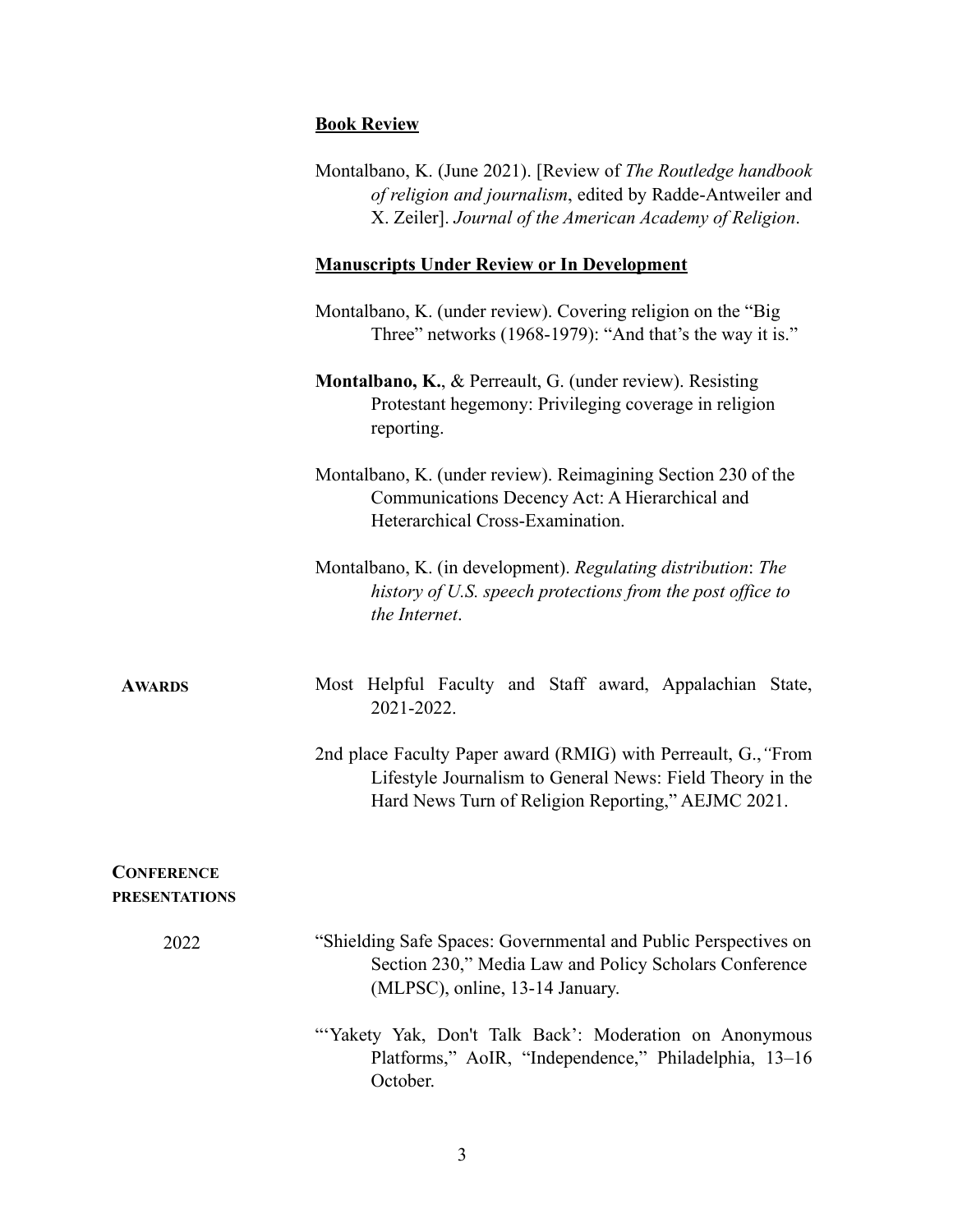| 2021 | "From Lifestyle Journalism to General News: Field Theory in the<br>Hard News Turn of Religion Reporting," AEJMC,<br>"Turning the Page," New Orleans, 4-7 August.                                                                                                                     |
|------|--------------------------------------------------------------------------------------------------------------------------------------------------------------------------------------------------------------------------------------------------------------------------------------|
| 2020 | "Section 230 and Digital Disinformation," ICA, "Engaging the<br>Essential Work of Care: Communication, Connectedness,<br>and Social Justice," Denver, 27–31 May.                                                                                                                     |
|      | "Preventing Yellow Jack and Yellow Journalism: The Tension in<br>Mississippi Valley News Coverage of the 1878 Yellow<br>Fever Epidemic," Symposium on the 19th Century Press,<br>the Civil War, and Free Expression, The University of<br>Tennessee at Chattanooga, 12–14 November.  |
| 2019 | "Right-Wing Populism, Religion, and Reactionary News:<br>Radicalizing United States Christianity," ICA,<br>"Communication Beyond Borders," Pre-conference,<br>"Global Populism: Its Roots in Media and Religion,"<br>Washington, D.C., 24 May.                                       |
| 2018 | "Regulating Religion in the United States: Mormons, Quakers,<br>and Muslims," ICA, "Voices," Pre-conference, "Global<br>Media and Human Rights," Prague, 23–24 May.                                                                                                                  |
| 2017 | "Surveilling Pacifists in Cold War America: The Quakers, the<br>FBI, and the First Amendment," ICA, "Interventions:<br>Communication Research and Practice," Communication<br>History Interactive Poster Session, San Diego, 25–29 May.                                              |
| 2015 | "Considering Religious Networks and Media: A Methodological<br>Challenge to Communication Studies," ECREA, "Bridges<br>and Boundaries: Theories, Concepts, and Sources in<br>Communication History," Venice, 16-18 September.                                                        |
| 2013 | "Misunderstanding the Mongols: Intercultural Communication in<br>Three Thirteenth-Century Franciscan Travel Accounts,"<br>ICA, "Communication Across the Life Span," Pre-<br>conference, "Communications and the State: Toward a<br>New International History," San Juan, 21–25 May. |
|      | "Mediating Messages in Unchartered Territory: Conceptualizing<br>Profession in 13th-Century Franciscan Travel Narratives,"                                                                                                                                                           |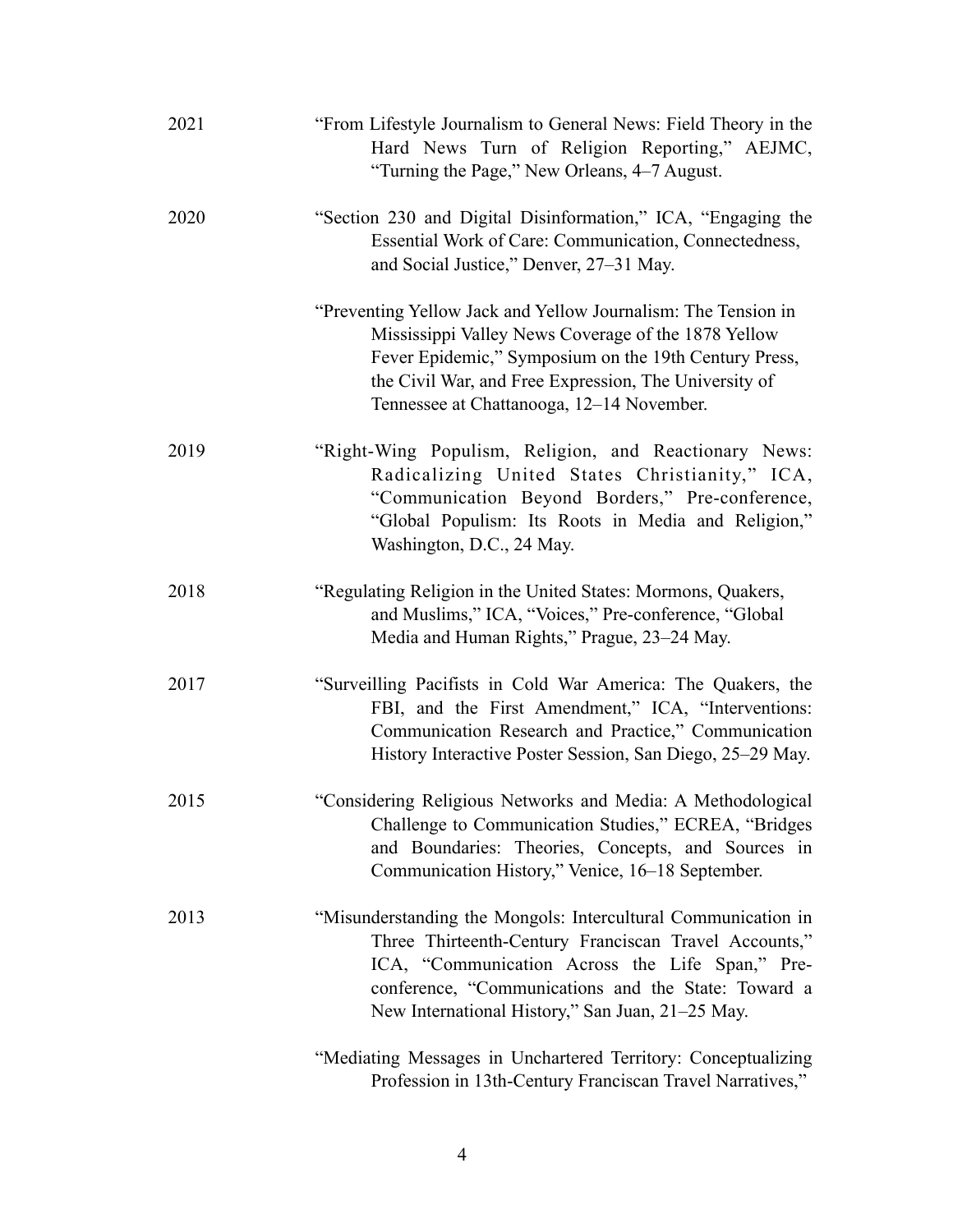| 2012                               | Columbia University Religion Department-Graduate<br>Student Conference, "Religion on the Move: Movement,<br>Migration, Missions and New Media across Religious<br>Traditions," New York, 26 April.  |
|------------------------------------|-----------------------------------------------------------------------------------------------------------------------------------------------------------------------------------------------------|
|                                    | "Defacement and Encoding in the Network Society: The Fusion<br>of Evangelicalism and Catholicism in the American Public<br>Sphere," ISMRC, Eskişehir, 8-12 July.                                    |
|                                    | "The Environmental Movement and American Religion in the<br>Network Society: Reconfiguring Hierarchies to Exist<br>within Heterarchical Organizational Structures," AEJMC,<br>Chicago, 9–12 August. |
| <b>INVITED TALKS</b>               |                                                                                                                                                                                                     |
| <b>AND PANELS</b>                  | "Dead and Dying Platforms" panel, Association of Internet<br>Researchers (AoIR), Philadelphia, 13-16 October 2021.                                                                                  |
|                                    | "Dead and Dying Platforms" working group, Center for Advanced<br>Internet Studies, Bochum, 2022.                                                                                                    |
| <b>PUBLIC</b><br><b>ENGAGEMENT</b> | "Has Technology Reached Escape Velocity from Law?" Law and<br>Technology panel, Clubhouse, 28 February 2021.                                                                                        |
|                                    | "Religion in Life," AppTV, Season 15, Episode 5. Appalachian<br>State University. https://www.youtube.com/watch?<br>v=JtW4Hzgm7Io                                                                   |
| <b>TEACHING</b>                    |                                                                                                                                                                                                     |
| <b>EXPERIENCE</b>                  |                                                                                                                                                                                                     |
| 2020–present                       | <b>Appalachian State University</b>                                                                                                                                                                 |
|                                    | <b>Communication Law</b>                                                                                                                                                                            |
|                                    | <b>Journalism Matters</b>                                                                                                                                                                           |
|                                    | Race & Diversity in Media (course in preparation)                                                                                                                                                   |
| 2018-2020                          | <b>Young Harris College</b>                                                                                                                                                                         |
|                                    | Communication and Surveillance                                                                                                                                                                      |
|                                    | <b>Communication Theory</b>                                                                                                                                                                         |
|                                    | Critical Approaches in Communication (Research Methods)                                                                                                                                             |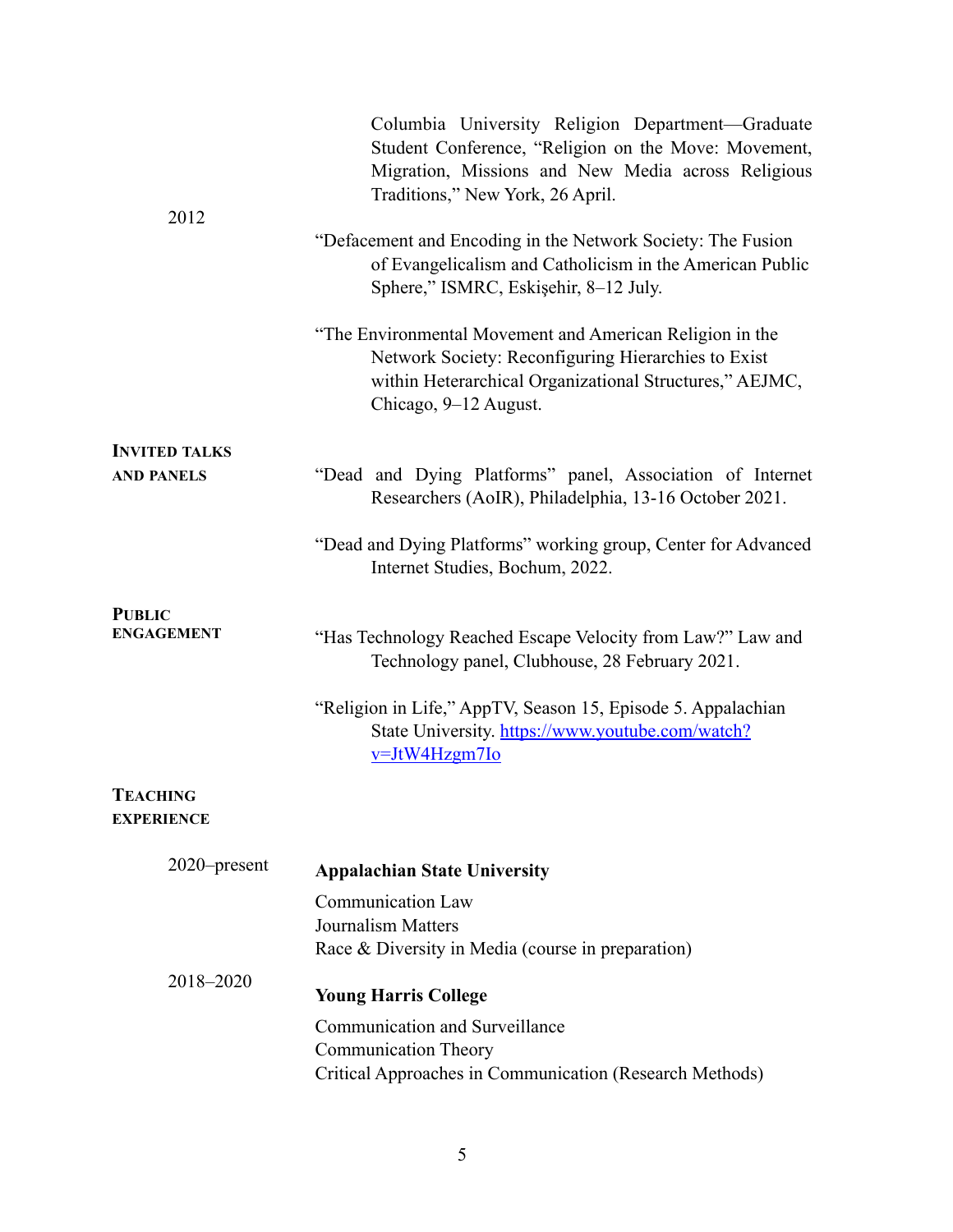|                                                       | Introduction to Media Communication<br>Manufacturing Objectivity: (De)constructing Disinformation<br>Protest and Social Activism<br><b>Public Speaking</b><br>Religion and Media<br>Senior Capstone                                                                                                                                                                                                                                                                                                                                                                                                                                                                                                                                                                                                                                                                                                                                                                                                                                                                               |
|-------------------------------------------------------|-----------------------------------------------------------------------------------------------------------------------------------------------------------------------------------------------------------------------------------------------------------------------------------------------------------------------------------------------------------------------------------------------------------------------------------------------------------------------------------------------------------------------------------------------------------------------------------------------------------------------------------------------------------------------------------------------------------------------------------------------------------------------------------------------------------------------------------------------------------------------------------------------------------------------------------------------------------------------------------------------------------------------------------------------------------------------------------|
| 2016-2018                                             | <b>Neumann University</b><br><b>Communication Research Methods</b><br>Globalization, New Media, and the Internet<br>Introduction to Communication<br>Mass Media and Society<br>Senior Seminar                                                                                                                                                                                                                                                                                                                                                                                                                                                                                                                                                                                                                                                                                                                                                                                                                                                                                     |
| 2013-2014                                             | <b>College of Mount Saint Vincent</b><br>Introduction to Media Studies (Adjunct)<br>New Media and Society (Adjunct)                                                                                                                                                                                                                                                                                                                                                                                                                                                                                                                                                                                                                                                                                                                                                                                                                                                                                                                                                               |
| 2011-2013                                             | <b>Columbia University</b><br>Ethics of Journalism, (TA, Graduate School of Journalism)<br>History of Journalism, (TA, Graduate School of Journalism)<br>Organizing Innovation (TA, Department of Sociology)                                                                                                                                                                                                                                                                                                                                                                                                                                                                                                                                                                                                                                                                                                                                                                                                                                                                      |
| <b>RESEARCH/</b><br>PROFESSIONAL<br><b>EXPERIENCE</b> | Research assistant to Jonathan Zittrain, Professor of Law and<br>Computer Science, Berkman Center for Internet &<br>Society, Harvard University, for research on net neutrality<br>and Internet policy, June–August 2013.<br>Research assistant to Frederick A.O. Schwarz, Jr., Brennan Center<br>for Justice at NYU School of Law, for Democracy in the<br>Dark: The Seduction of Government Secrecy (2015),<br>February 2012–February 2013.<br>Research assistant to Richard R. John, Professor of History and<br>Communications, Columbia University, on late<br>eighteenth-century American communications,<br>antimonopoly, and the history of transatlantic<br>communication, January-April 2012, January-April 2013.<br>Research assistant to Richard R. John, Professor of History and<br>Communications, Columbia University, for The American<br>Postal Network, 1792-1914 (2012), July-August 2011.<br>Paralegal (U.S. Court of Appeals for the Third Circuit, post-<br>conviction and criminal appeals), The Law Office of Peter<br>Goldberger, August 2009–May 2010. |